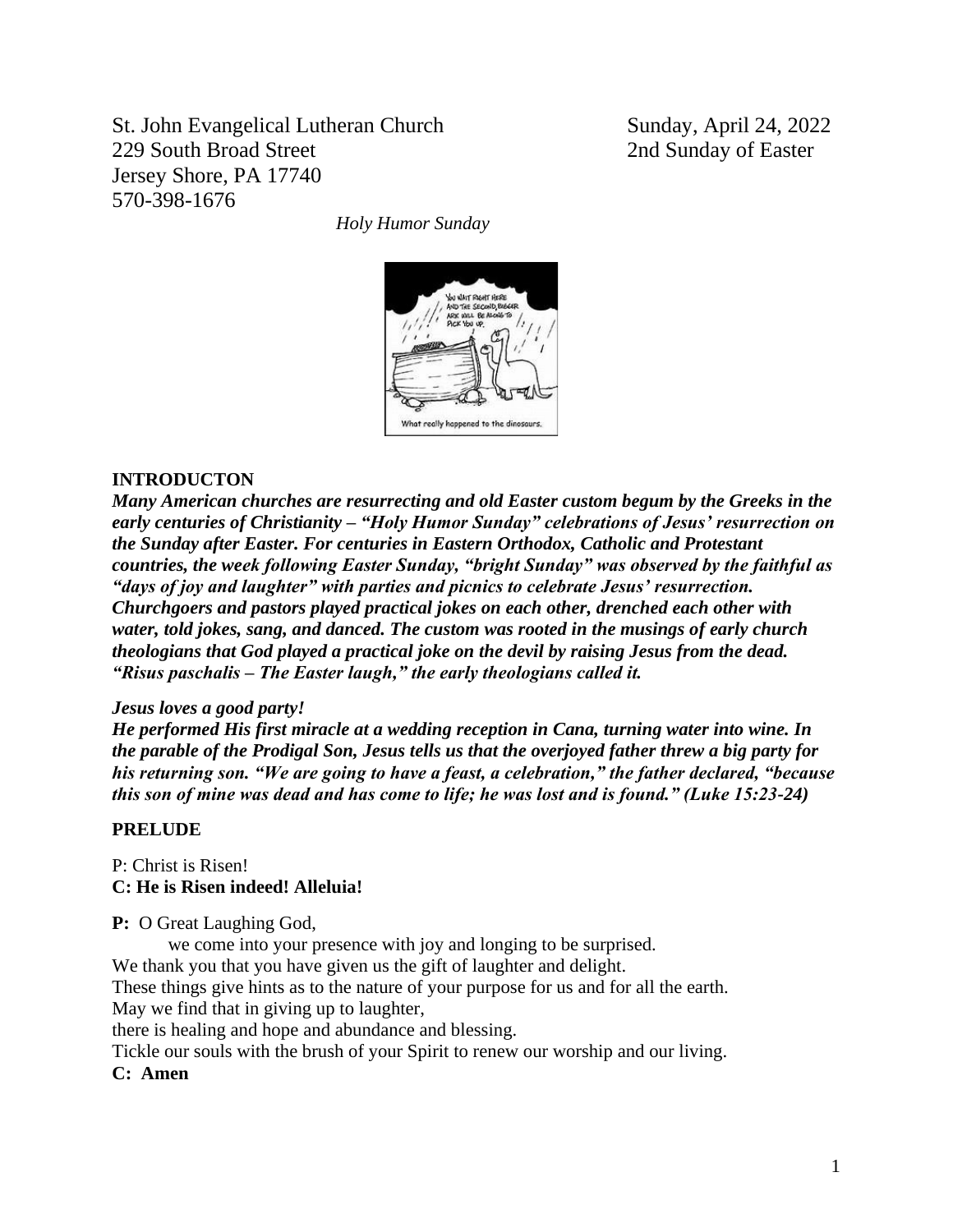READER : It was the week after the resurrection, and disciples were still scattered about Jerusalem and the surrounding villages. John searched high and low for Peter and finally found him still hanging out in the upper room. "Peter, Peter!" he said excitedly. "I have good news and bad news. Which would you rather hear first?"

*"By all means give me the good news. We've had enough bad news lately,"* Peter said. *"The good news is Christ is risen,"* John said.

*"That's great!"* said Peter. *"Now what's the bad news?"*

John looked around anxiously and said, *"Well, He's really steamed about last Friday."*

Call to Worship:

Pastor: "Smiling is infectious. You catch it like the flu." **People: "When someone smiled at me today, I started smiling, too."** Pastor: "I passed around the corner, and someone saw my grin." **People: "When he smiled I realized I'd passed it on to him."** Pastor: "I thought about that smile. Then I realized its worth." **People: "a single smile just like mine could travel the whole earth."** Pastor: "So if you feel a smile begin, don't leave it undetected." **People: "Let's start an epidemic quick, and get the world infected!"**

**GATHERING SONG** *I've Got the Joy, Joy, Joy , Joy TFF 257*

**I've got the joy, joy, joy, joy down in my heart, down in my heart, down in my heart.**

**I've got the joy, joy, joy, joy down in my heart down in my heart to stay!**

**I've got the peace that passes understanding down in my heart, down in my heart, down in my heart.**

**I've got the peace that passes understanding down in my heart, down in my heart to stay!**

**I've got the love of Jesus, love of Jesus down in my heart, down in my heart, down in my heart.**

**I've got the love of Jesus, love of Jesus down in my heart, down in my heart to stay!**

**READER: What kind of cell phone did Delilah use?**… Samson

### **Greeting**

P: The grace of our Lord Jesus Christ, the love of God, and the communion of the Holy Spirit be with you all. **C: And also, with you.**

### **PRAYER OF THE DAY**

P: Knock. Knock. **C: Who's there?** P: Lettuce **C: Lettuce who?** P: Lettuce pray.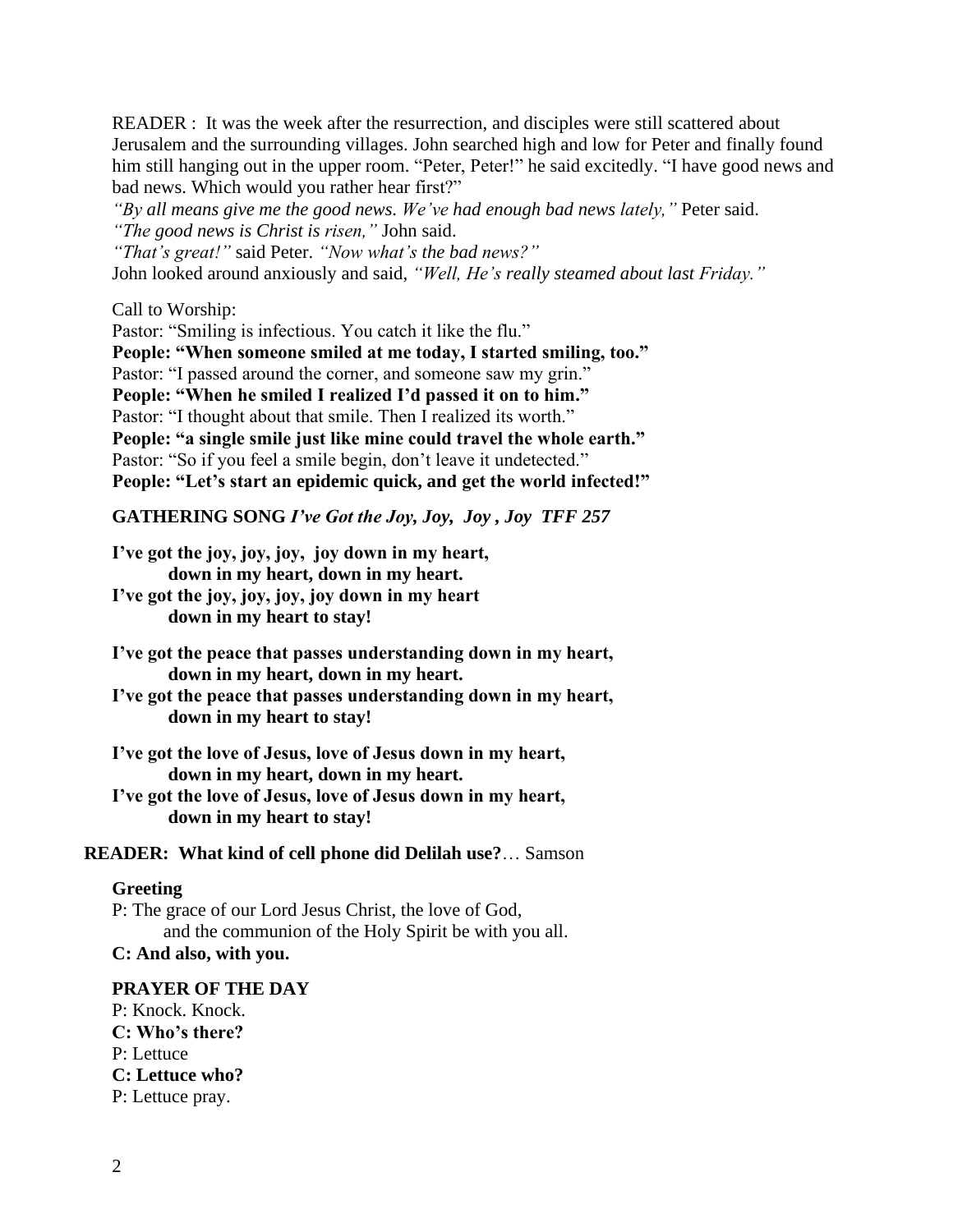# **O God of life, you reach out to us amid our fears with the wounded hands of your risen Son. By your Spirit's breath revive our faith in your mercy, and strengthen us to be the body of your Son, Jesus Christ, our Savior and Lord, who lives and reigns with you and the Holy Spirit, one God, now and forever. Amen.**

## *The assembly is seated.*

Reader: A Pennsylvanian is trying to find a parking space outside her grocery store on a busy evening, but cannot find a single one.

She looks skyward and says, "Lord, if you grant me this space, I'll come to Church every Sunday like a good Lutheran should!"

Low and behold, a space opens up right in front of her at which time, she looks skyward again and says, "Never mind, I found one."

### **WORD**

God speaks to us in scripture reading, preaching, and song.

# L: A reading from Acts

## FIRST READING: **Acts 5:27-32**

*Peter has been arrested for proclaiming the good news of Jesus' death and resurrection. His response to the charges of the high priest summarizes the early church's proclamation of forgiveness of sin through repentance.*

 $^{27}$ When they had brought [the apostles,] they had them stand before the council. The high priest questioned them, <sup>28</sup>saying, "We gave you strict orders not to teach in this name, yet here you have filled Jerusalem with your teaching and you are determined to bring this man's blood on us." <sup>29</sup>But Peter and the apostles answered, "We must obey God rather than any human authority. <sup>30</sup>The God of our ancestors raised up Jesus, whom you had killed by hanging him on a tree. <sup>31</sup>God exalted him at his right hand as Leader and Savior that he might give repentance to Israel and forgiveness of sins. <sup>32</sup>And we are witnesses to these things, and so is the Holy Spirit whom God has given to those who obey him."

L: The word of the Lord. **C: Thanks be to God.**

### **Reader: Which servant of God was the worst lawbreaker in the Bible?** …

Moses. He broke all 10 commandments at once.

## **PSALM:** 118:14-29

 $14$ The LORD is my strength and my song,

and has become my salvation.

## <sup>15</sup>**Shouts of rejoicing and salvation echo in the tents of the righteous: "The right hand of the LORD acts valiantly!**

<sup>16</sup>The right hand of the LORD is exalted!

The right hand of the LORD acts valiantly!"

### <sup>17</sup>**I shall not die, but live,**

# **and declare the works of the LORD.**

<sup>18</sup>The LORD indeed punished me sorely,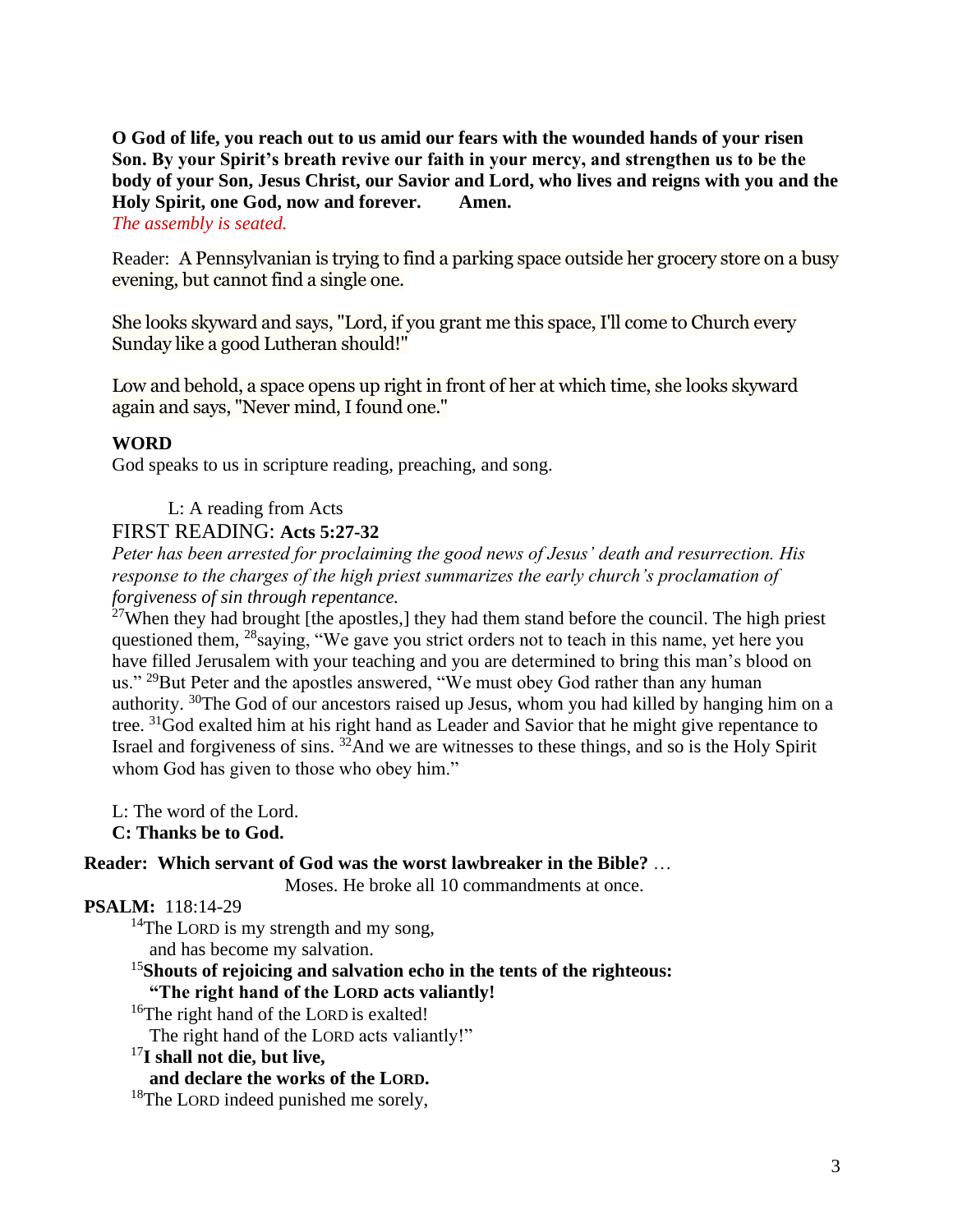but did not hand me over to death.

<sup>19</sup>**Open for me the gate of righteousness; I will enter them and give thanks to the LORD.**  $20$ "This is the gate of the LORD; here the righteous may enter." <sup>21</sup>**I give thanks to you, for you have answered me and you have become my salvation.**  $22$ The stone that the builders rejected has become the chief cornerstone. <sup>23</sup>**By the LORD has this been done; it is marvelous in our eyes.**  $^{24}$ This is the day that the LORD has made; let us rejoice and be glad in it. <sup>25</sup>**Hosanna! O LORD, save us! We pray to you, LORD, prosper our days!** <sup>26</sup>Blessed is the one who comes in the name of the LORD; we bless you from the house of the LORD. <sup>27</sup>**The LORD is God and has given us light. Form a procession with branches up to the corners of the altar.**  $28$ You are my God, and I will thank you; you are my God, and I will exalt you. <sup>29</sup>**Give thanks to the LORD, for the LORD is good; God's mercy endures forever.**

READER: Early one morning the husband and wife were arguing over who should get out of the warm bed to make the coffee. Finally, the wife folded her arms and said decidedly, "You have to make the coffee. It's in the Bible!"

The husband was shocked. "Is not! Show me!"

Pulling out her Bible, the wife opened it to one of the New Testament books and declared, "It says right here — HEBREWS!"

L: A reading from Revelations

**SECOND READING:** Revelation 1:4-8

*The book of Revelation recounts a mystical vision of the risen Christ experienced by a Christian prophet named John. Here he describes Christ as a timeless redeemer, the beginning, present, and end of all time.*

4 John to the seven churches that are in Asia:

Grace to you and peace from him who is and who was and who is to come, and from the seven spirits who are before his throne, <sup>5</sup> and from Jesus Christ, the faithful witness, the firstborn of the dead, and the ruler of the kings of the earth.

To him who loves us and freed us from our sins by his blood, <sup>6</sup> and made us to be a kingdom, priests serving his God and Father, to him be glory and dominion forever and ever. Amen.

 $\mathrm{7}$ Look! He is coming with the clouds;

every eye will see him,

even those who pierced him;

and on his account all the tribes of the earth will wail.

So it is to be. Amen.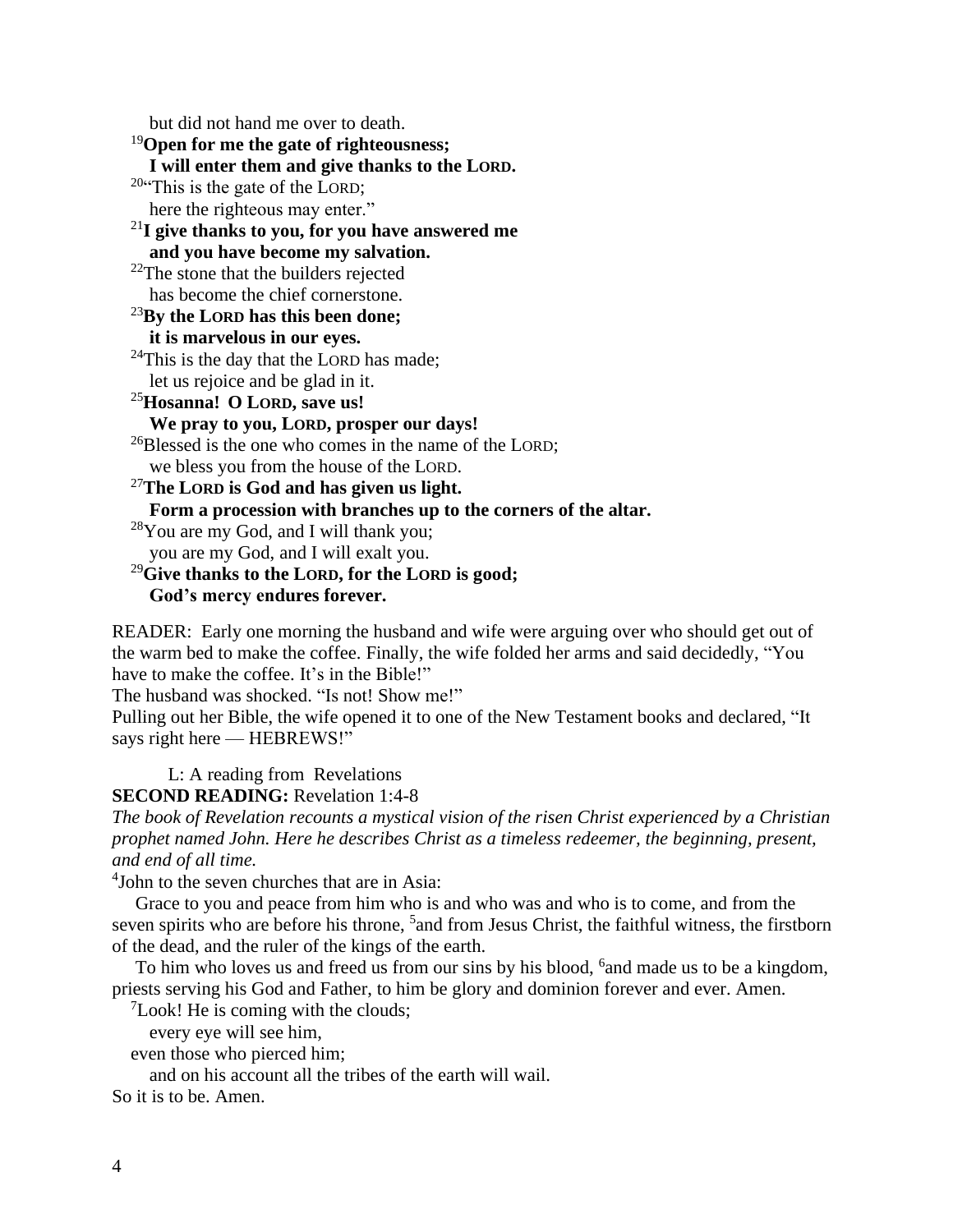<sup>8</sup>"I am the Alpha and the Omega," says the Lord God, who is and who was and who is to come, the Almighty.

L: The word of the Lord.

**C: Thanks be to God.**

# **GOSPEL ACCLAMATION**

Women stand and sing "Hallelu" then sit, Men stand and sing "Praise Ye the Lord" then sit. Repeat twice:

(W) Halle-lu, Halle-lu, Halle-lu, Halleluiah – (M) Praise Ye the Lord

(W) Halle-lu, Halle-lu, Halle-lu, Halleluiah – (M) Praise Ye the Lord

(M) Praise ye the  $Lord - (W)$  Halleluiah!

(M) Praise ye the  $Lord - (W)$  Halleluiah!

(M) Praise ye the  $Lord - (W)$  Halleluiah! (M) Praise ye the Lord!

### **GOSPEL:**

P: The holy gospel according to John. **C: Glory to you, O Lord.**

## **John 20:19-31**

*The unprecedented events of the day of resurrection continue as the risen Jesus appears to his fearful disciples. A week later, after Thomas worships Jesus, Jesus pronounces that the blessings of the resurrection are also for those who "have not seen and yet believe."*

<sup>19</sup>When it was evening on that day, the first day of the week, and the doors of the house where the disciples had met were locked for fear of the Jews, Jesus came and stood among them and said, "Peace be with you." <sup>20</sup>After he said this, he showed them his hands and his side. Then the disciples rejoiced when they saw the Lord. <sup>21</sup> Jesus said to them again, "Peace be with you. As the Father has sent me, so I send you." <sup>22</sup>When he had said this, he breathed on them and said to them, "Receive the Holy Spirit.<sup>23</sup>If you forgive the sins of any, they are forgiven them; if you retain the sins of any, they are retained."

 $^{24}$ But Thomas (who was called the Twin), one of the twelve, was not with them when Jesus came. <sup>25</sup>So the other disciples told him, "We have seen the Lord." But he said to them, "Unless I see the mark of the nails in his hands, and put my finger in the mark of the nails and my hand in his side, I will not believe."

 $^{26}$ A week later his disciples were again in the house, and Thomas was with them. Although the doors were shut, Jesus came and stood among them and said, "Peace be with you." <sup>27</sup>Then he said to Thomas, "Put your finger here and see my hands. Reach out your hand and put it in my side. Do not doubt but believe." <sup>28</sup>Thomas answered him, "My Lord and my God!"<sup>29</sup>Jesus said to him, "Have you believed because you have seen me? Blessed are those who have not seen and yet have come to believe."

 $30$ Now Jesus did many other signs in the presence of his disciples, which are not written in this book. <sup>31</sup>But these are written so that you may come to believe that Jesus is the Messiah, the Son of God, and that through believing you may have life in his name.

P: The gospel of the Lord. **C: Praise to you, O Christ.**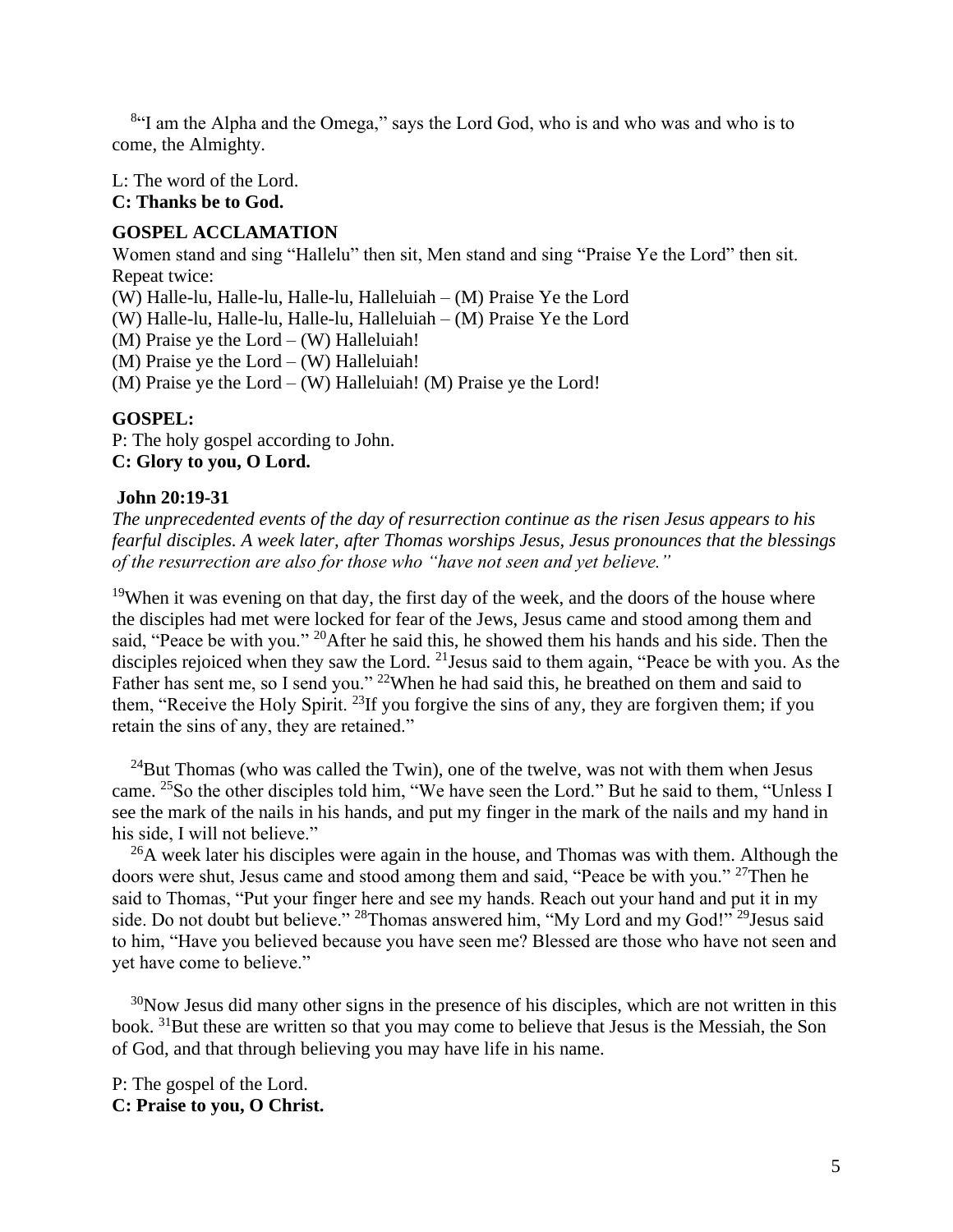*The assembly is seated.* 

**Reader: Why didn't Noah ever go fishing?**… He only had two worms.

# **SERMON**

Reader: "There *will be a meeting of the Church Board immediately after the service,"* announced the pastor.

After the close of the service, the Church Board gathered at the back of the sanctuary for the announced meeting. But there was a stranger in their midst — a visitor who had never attended their church before.

*"My friend,"* said the pastor, *"Didn't you understand that this is a meeting of the Board?" "Yes,"* said the visitor, *"and after today's sermon, I suppose I'm just about as bored as anyone else who came to this meeting."*

*The assembly will stand.*

# **HYMN OF THE DAY** *This Little Light of Mine 677*

# **CREED**

We believe in God, who made us in His image. **C: We live, we love, we laugh, because we are like Him.**

We believe in Jesus Christ, the Son of God, our Lord and Savior. **C: He had the last laugh on the devil when He rose from the dead.**

We believe in the Holy Spirit, coequal and coeternal with the Father and the Son. **C: Our counselor, our guide, our motivator – He is our joy!**

Forgive us, Lord, when we take ourselves too seriously, when we don't claim the happiness that is rightfully ours as your children, when we forget that you will have the last laugh in this world. **C: Restore to us the joy of our salvation, through Jesus Christ our Lord. Amen.**

# **PRAYERS OF INTERCESSION**

A: Set free from captivity to sin and death, we pray to the God of resurrection for the church, people in need, and all of creation.

*A brief silence.*

Holy One who acts righteously, equip your church as witnesses of your goodness to go and tell others of your abundant love, that they may believe that Jesus is our salvation and life. God, in your mercy,

# **C: hear our prayer.**

A: Renew your people's commitment to use resources responsibly and to live well with your creation. Invite us to recognize and nurture signs of resurrection life in the natural world. God, in your mercy,

# **C: hear our prayer.**

A: Direct those who are given human authority to lead with humility and compassion. By your Holy Spirit channel their attention toward serving those who are most in need. God, in your mercy,

# **C: hear our prayer.**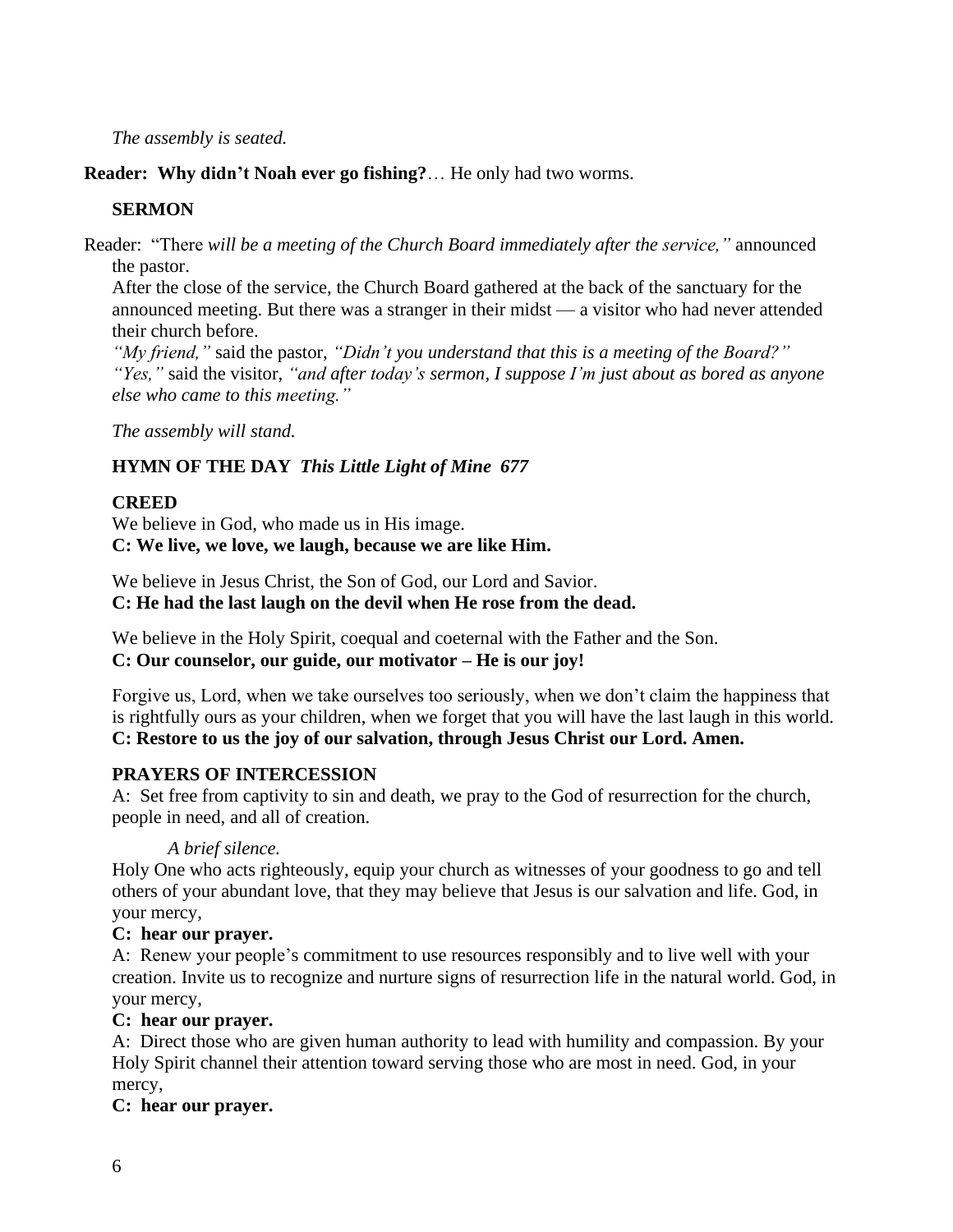A: Uphold your children who cry out to you (*especially*). Wherever people are overcome by the fear of death, breathe into them your life and peace. God, in your mercy,

# **C: hear our prayer.**

A: Inspire those who lead your people in worship and praise (*especially the art and music ministries of this congregation*). With joyful motion and sound, send us forth with praise that we cannot keep to ourselves. God, in your mercy,

# **C: hear our prayer.**

A: Uplift the work and ministry of Seafarer's International. They, like the rest of the world, have struggled these past two years because of the pandemic. Help them to know their work is important and keep the seafarer merchants safe as they ship the goods of the world to all nations. God in your mercy,

# C: **hear our prayer.**

*Here other intercessions may be offered.*

A: Give us the words of your saints who, like Thomas, boldly confessed your Son as Lord and God. With Jesus our leader, empower us to live according to his ways. God, in your mercy, **C: hear our prayer.**

P: In your mercy, O God, respond to these prayers, and renew us by your life-giving Spirit; through Jesus Christ, our Savior.

**C:** Gracious God, we uplift the work and ministry of Seafarer's International. They, like the rest of the world, have struggled these past two years because of the pandemic. Help them to know their work is important and keep the seafarer merchants safe as they ship the goods of the world to all nations. God of grace, **hear our prayer.**

**C: Amen.**

# *The assembly is seated.*

**Responding in Love Our Offerings** *This is our response to God's grace.*

**Our Offering of Music** 

# **CHOIR ANTHEM You're Pretty Lucky, Mr. Churchman!**

# *The assembly stands.*

# **OFFERTORY**

*Create in me a clean heart, O God, and renew a right spirit with me. Cast me not away from your presence and take not your Holy Spirit from me. Restore to me the joy of your salvation, and uphold me with your free Spirit.*

# **OFFERING PRAYER**

A: Living God, you gather the wolf and the lamb to feed together in your peaceable reign, and you welcome us all at your table. Reach out to us through h this meal, and show us your wounded and risen body, that we may be nourished and believe in Jesus Christ, our Savior and Lord.

**Amen.**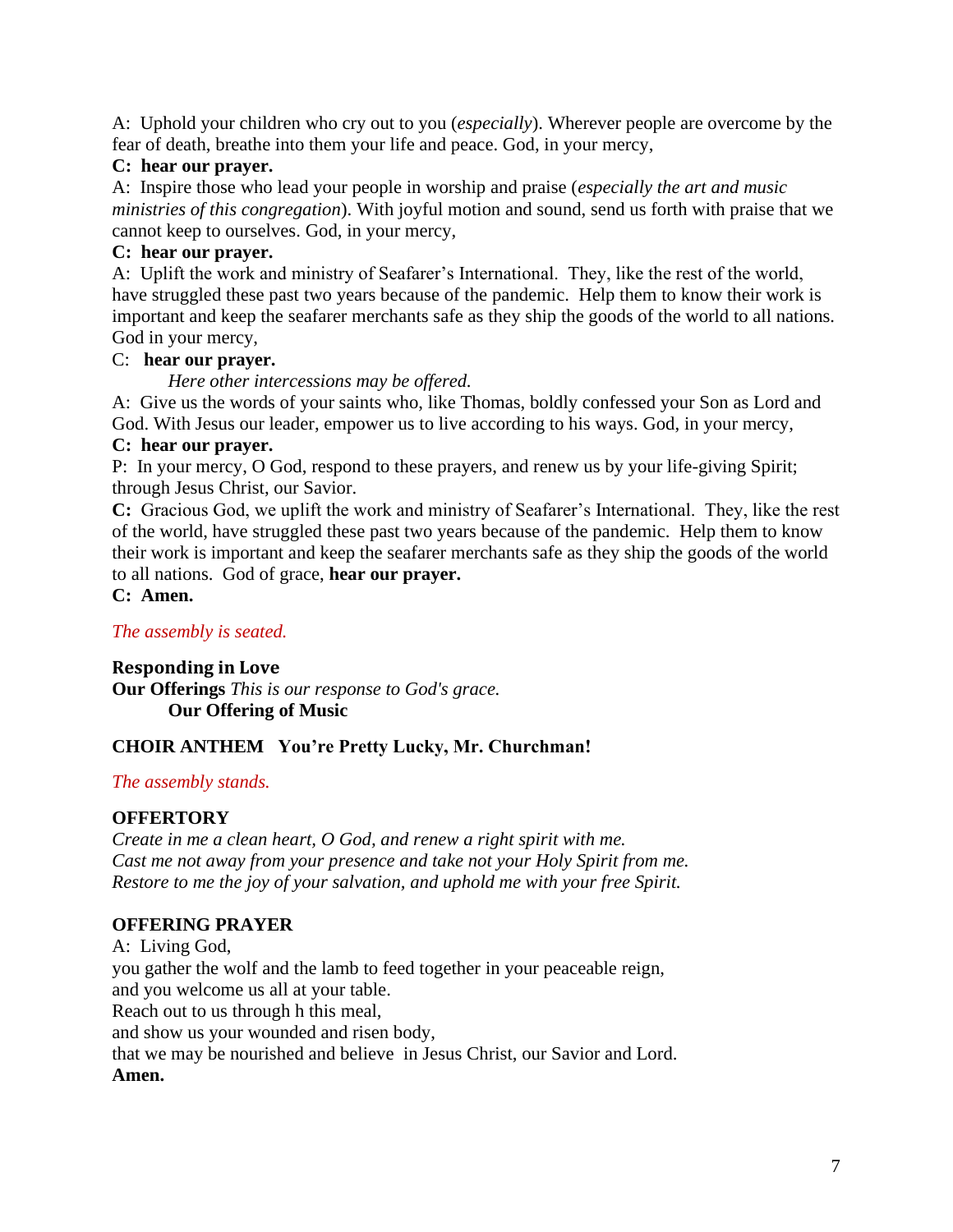**GREAT THANKSGIVING** *P.144 (in the beginning of the hymnal)* **Dialogue Preface by the Pastor Holy Holy Holy**

### **THANKSGIVING AT THE TABLE Words of Institution**

Holy God, you alone are holy, you alone are God.

The universe declares your praise: beyond the stars; beneath the sea; within each cell; with every breath. **We praise you, O God.**

Generations bless your faithfulness: through the water; by night and day; across the wilderness; out of exile; into the future. **We bless you, O God.**

We give you thanks for your dear Son: at the heart of human life; near to those who suffer; beside the sinner; among the poor; with us now. **We thank you, O God.**

In the night in which he was betrayed, our Lord Jesus took bread, and gave thanks; broke it, and gave it to his disciples, saying: Take and eat; this is my body, given for you. Do this for the remembrance of me.

Again, after supper, he took the cup, gave thanks, and gave it for all to drink, saying: This cup is the new covenant in my blood, shed for you and for all people for the forgiveness of sin. Do this for the remembrance of me.

Remembering his love for us on the way, at the table, and to the end, we proclaim the mystery of faith: **Christ has died. Christ is risen. Christ will come again.**

We pray for the gift of your Spirit: in our gathering; within this meal; among your people; throughout the world.

Blessing, praise, and thanks to you, holy God, through Christ Jesus, by your Spirit, in your church, without end. **Amen.**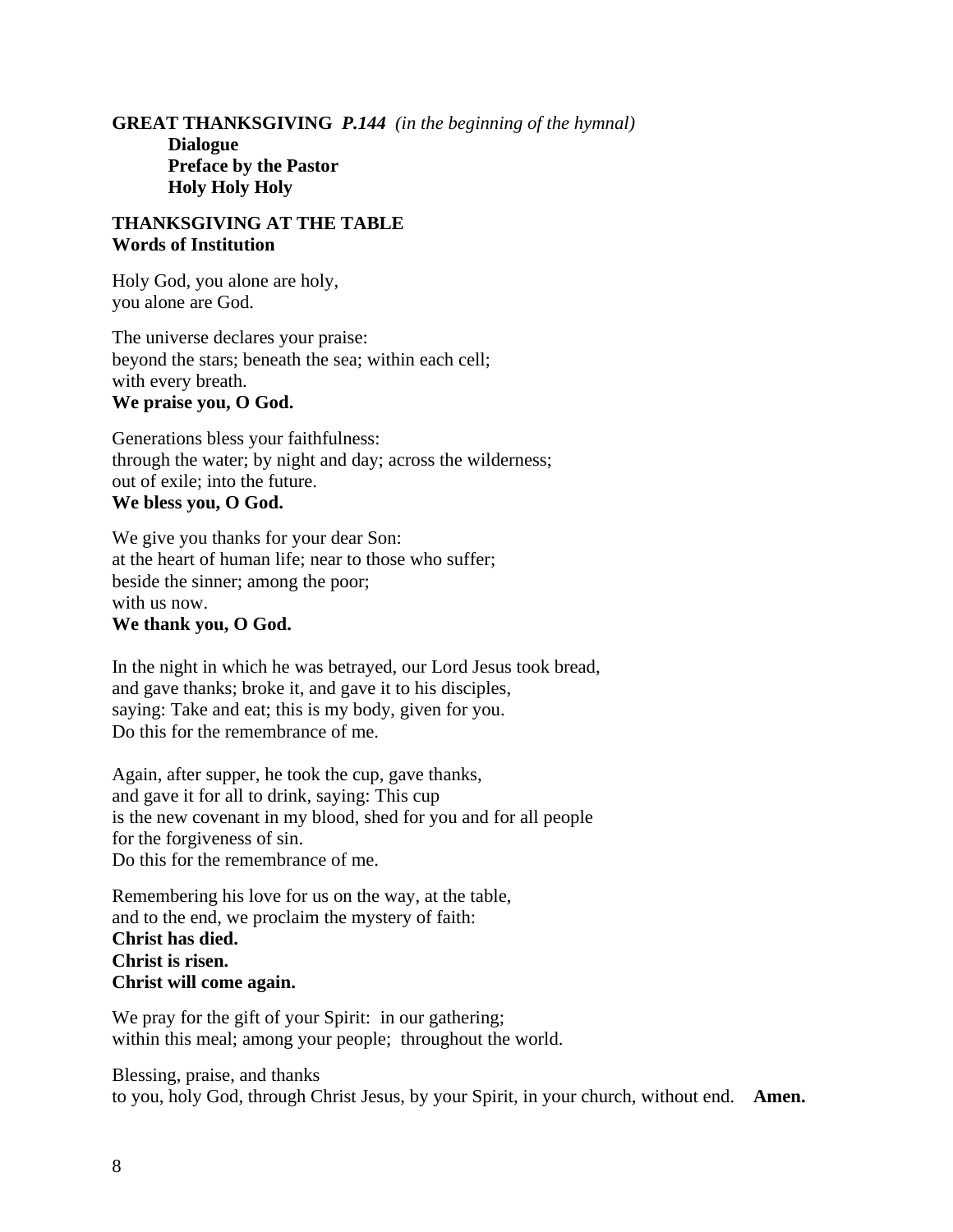**Lord's Prayer Our Father, who art in heaven, hallowed be thy name, thy kingdom come, thy will be done, on earth as it is in heaven. Give us this day our daily bread; and forgive us our trespasses, as we forgive those who trespass against us; and lead us not into temptation, but deliver us from evil. For thine is the kingdom, and the power, and the glory, forever and ever. Amen.**

#### **Invitation to Communion**

P: The risen Christ dwells with us here. All who are hungry, all who are thirsty, come.

#### *The assembley is seated.*

#### **Communion**

*When giving the bread and cup, the communion ministers say* The body of Christ, given for you. The blood of Christ, shed for you. *and each person may respond* **Amen.**

# Lamb of God (Baby Shark Mass)

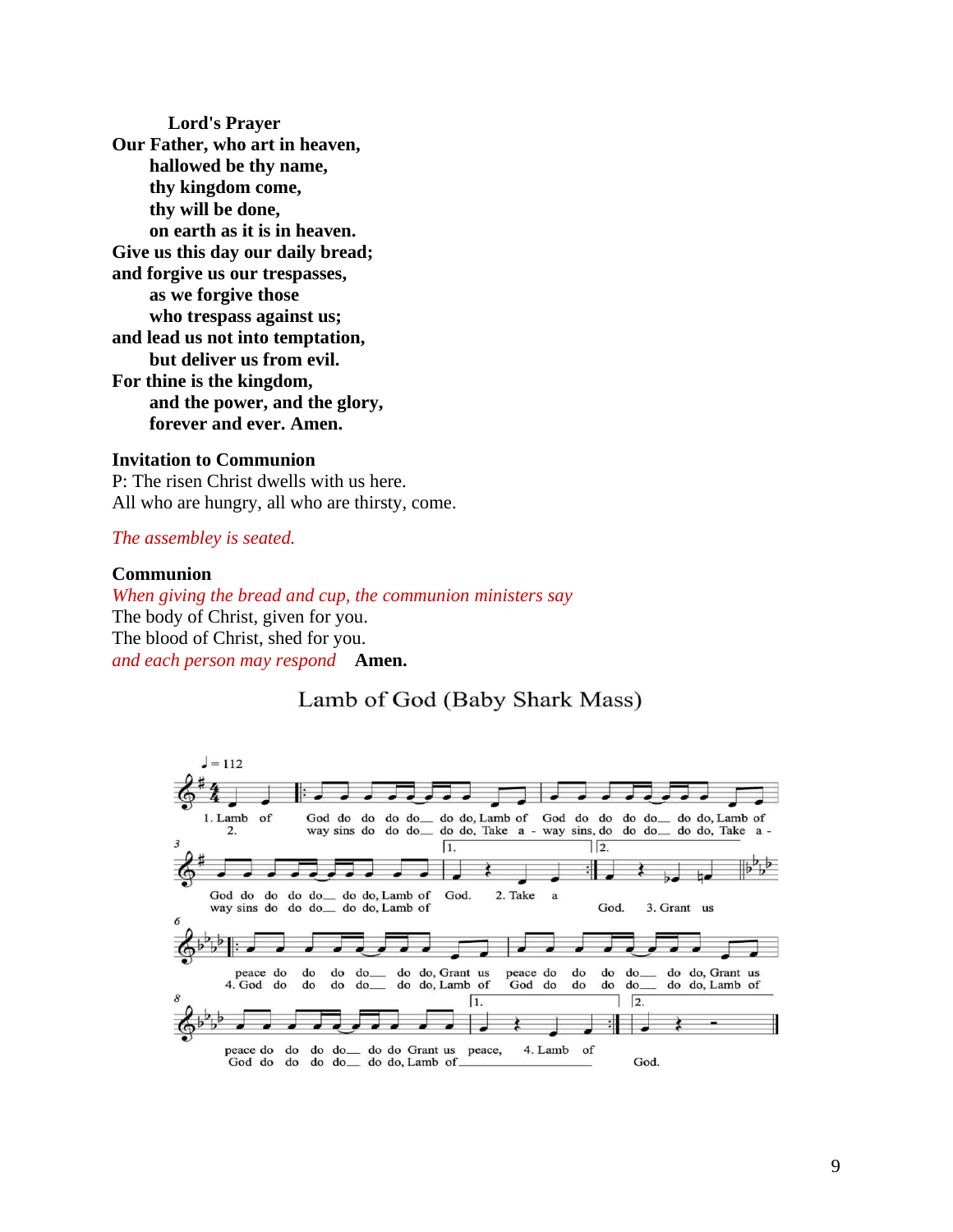## **SONG AFTER COMMUNION** *Jesus, Name Above All Names*

(repeat twice) *Jesus, name above all names, beautiful Savior, glorious Lord, Emmanuel, God is with us, blessed Redeemer, living Word.*

#### *The assembly stands.*

#### **Prayer after Communion**

A: We give you thanks, generous God, for in this bread and cup we have tasted the new heaven and earth where hunger and thirst are no more. Send us from this table as witnesses to the resurrection, that through our lives, all may know life in Jesus' name. **Amen.**

Reader : At what time of day was Adam created?… A little before Eve.

### **BENEDICTION**

**People: "Lord, grant me a joyful heart and a holy sense of humor. Please give me the gift of faith, to be renewed and shared with others each day. Teach me to live this moment, looking neither to the past with regret, nor to the future with apprehension. Let love be my guide, and my life a prayer."**

Pastor: "Go in laughter, go in grace. Keep the Lord in your heart and a smile on your face."

## **SENDING**

If you're happy and you know it, clap your hands (clap clap) If you're happy and you know it, clap your hands (clap clap) If you're happy and you know it, then your face will surely show it If you're happy and you know it, clap your hands (clap clap)

If you're happy and you know it, stomp your feet (stomp stomp) If you're happy and you know it, stomp your feet (stomp stomp) If you're happy and you know it, then your face will surely show it If you're happy and you know it, stomp your feet (stomp stomp)

If you're happy and you know it, shout "Amen" (Amen) If you're happy and you know it, shout "Amen" (Amen) If you're happy and you know it, then your face will surely show it If you're happy and you know it, shout "Amen" (Amen)

If you're happy and you know it, do all three (clap-clap, stomp-stomp, Amen) If you're happy and you know it, do all three (clap-clap, stomp-stomp, Amen) If you're happy and you know it, then your face will surely show it If you're happy and you know it, do all three (clap-clap, stomp-stomp, Amen)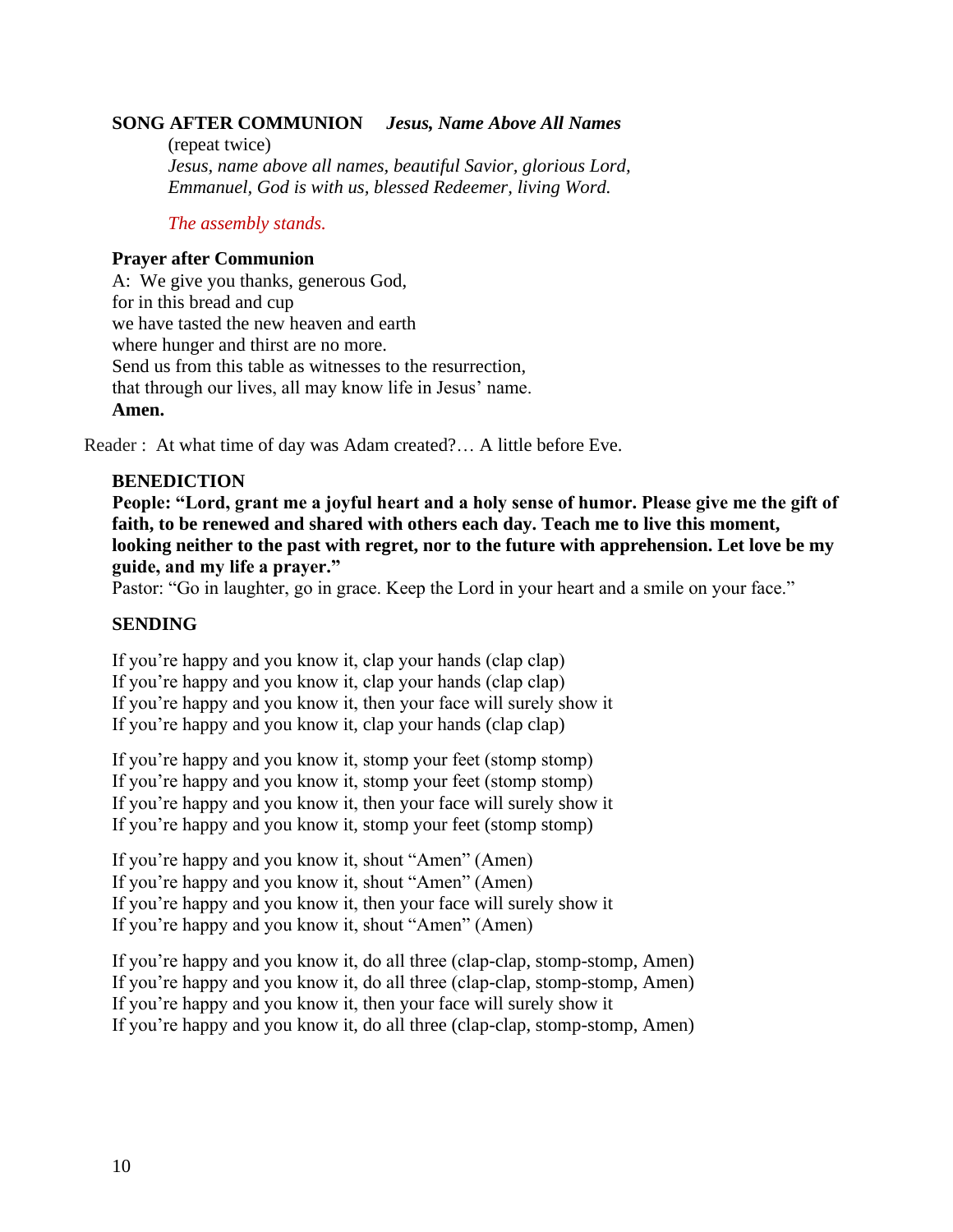### **DISMISSAL**

P**:** Alleluia! Christ is risen. **C: Christ is risen indeed. Alleluia!** P: You are the body of Christ raised up for the world. Go in peace. Share the good news. **C: Thanks be to God.**

#### *Announcements*

We welcome our visitors and ask that you sign a Visitor Attendance and Holy Communion Card that is located in the pew rack. We ask that cards be returned via the offering plate during the receiving of the offering. We practice "open Communion" here at St. John meaning that all who believe in the "real presence" of Christ are welcomed to receive the Sacrament of Holy Communion. We offer two choices for Holy Communion, wine or grape juice. Those worshipers desiring grape juice are asked at the communion rail to place their right hand over their heart after receiving "The Body of Christ."

Remember in prayer: Rowan Aldridge, Dave Barner, Mary Bower, Mike Cervinsky, Agnes Cryder, Don Delaney, Mary Ellen Dougherty, Charlie Dunne, Joanne Fisher, William Greene, Fred Hoffer, Mick Miller, David Mitchell, Jean Ann Snyder, John Truax, and all of our shut-ins; the safety of our military troops around the world (Mark Baier, Isaac Boring, Jake Cordrey, Ben Cramer, Patrick Hamlin, Paul Laidacker, Kenny Leitch, Steven Moore, Maddison Myers, Tyler O'Neal, Adam Shaffer, Richie Speicher, Aaron Stabley, Paul St. James, Jenna White); Family Promise. Bishop Eaton, our Presiding Bishop; and Bishop Collins, Bishop of the Upper Susquehanna Synod. For our Companion Synod in Liberia and Ansbach-Wurzburg, Germany. Pray for Peace in Ukraine and an end to war.

Special thanks to this week's helpers: : Lector - Deb Heydrich; Assisting Ministers – Joyce Braucht and Carl Schaefer; Head Usher - Cozette Stoltzfus; Teller – Jim Ely; Bulletin Sponsor – Jim Ely; Children's Church – Holly Dittmer

Next week's helpers: Lector – Kathy Brundick; Assisting Ministers—Deb Heydrich and Ron Brundick; Head Usher –Lon Myers; Teller –Christine Barner; Bulletin Sponsor – Jim Ely; Children's Church –Pam Wehler; Flowers – Brundick.

The flowers are given to the glory of God and in honor of all April birthdays by Chuck ad Laurel Gottschall.

The Sanctuary Candle is given in memory of our parents by Gary and Gina Johnson.

We want to extend a **big thank you** to everyone who donated towards the Easter breakfast, all the kitchen workers and the staff that helped setting up, serving and tearing down the dining room. The Dean and Gloria Ely family.

The Christian Ed Committee was blessed with a VBS Coordinator Molly Hollick and Assistant Coordinator Dawn McCloskey. They are planning organizational meetings.

**SAVE THE DATE!** May 21, 2022 a Spring House cleaning is being planned for the church. More information and sign-up sheets early in May.